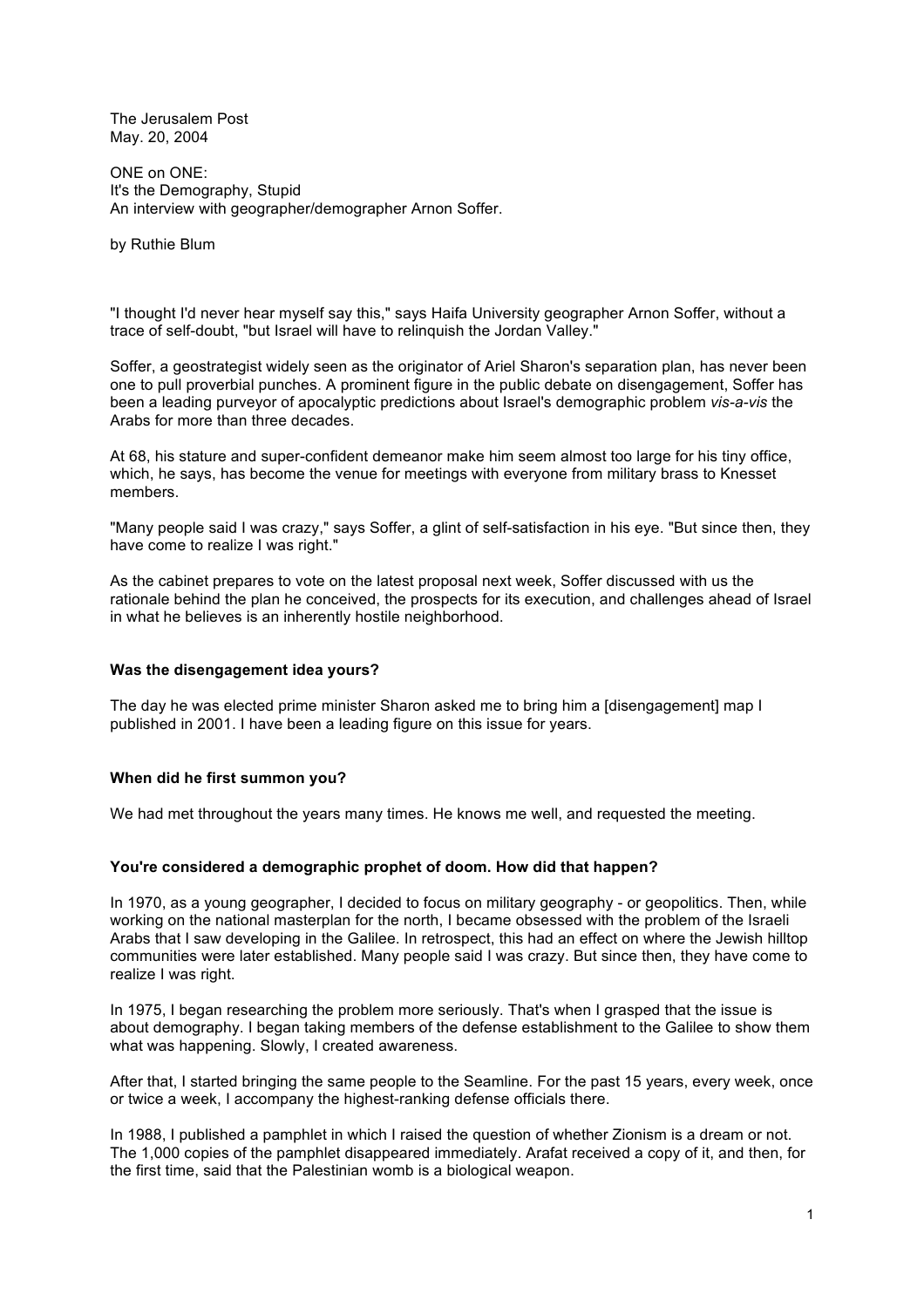It was around that time that I began to say publicly that Israel's days were numbered. After researching the subject I concluded there was no way Oslo would work, and I told Bibi Netanyahu that Oslo had to be stopped immediately. Bibi read my material, and quoted it in his book, A Place Under the Sun, in a chapter on demography.

### **Speaking of Bibi, his attitude toward the plan has been ambiguous.**

Bibi understands that we have to disengage - he has said so on more than one occasion. But Bibi is also a political animal, and he considers Sharon a rival. Unfortunately, politicians are often willing to sell out the country for their own personal considerations. This is true of the whole Knesset.

Take the mass rally in Tel Aviv on Saturday night. Each party came there in order to get rid of someone else. That whole thing was ridiculous.

#### **Didn't the rally express widespread support for disengagement?**

Had it been a protest against the Likud's rejection of disengagement, even I would have participated. But there was Yossi Beilin who came to sell his wares. And Ami Ayalon. And Shimon Peres, who only cares about Shimon Peres.

#### **What do you make of the Likud's rejection of its own leader's plan?**

The Likud is filled with ignoramuses. A day doesn't go by without me running into a Likud member who can't tell you where Kalkilya is, or, for that matter, where the Green Line is.

I keep a map of the country from 1966 in my office, because it shows where the Green Line really is. I also have a map that shows how the Palestinians view the country. In it, the entire State of Israel is theirs. That's something the Israeli Left would like to forget.

## **How does the current fighting in Rafah relate to the disengagement plan?**

Disengagement is one thing and the Philadelphi Route [the narrow road separating the Gaza Strip from Egypt] is another. Even after disengagement - which I have no doubt Prime Minister Sharon will pass within the next two or three weeks - Philadelphi will have to be guarded heavily, to keep Egyptian forces from deploying in Gaza.

The operation in Rafah is a welcome necessity. The terrorist gangs who rule there must be wiped out, and the tunnels blocked. The proposed moat is also a good idea, though technically and physically complicated.

#### **Some oppose disengagement because they think that until the Palestinians accept Israel's existence, no solution can be viable.**

They say something worse than that. People like Effi Eitam and Benny Elon say the Palestinians should set up their homeland in the Sinai. I asked Eitam at the Herzliya Conference whether he spoke to Hosni Mubarak about this plan and he said "not yet." I'm telling you, these people are out of their minds. The Right is insane for believing in transfer, because they're not reading the international map - I mean, look what happened in Kosovo - and the Left is insane for believing in plans like the Geneva Accord, which begins by saying "There will be mutual faith" between us and the Palestinians.

#### **Is that why you opposed Oslo? Because it wasn't unilateral?**

Yes. In 2001, I told a gathering of the country's economists that the country's demographic clock is ticking, and that unless we made courageous decisions, Israel's countdown would begin. I caused an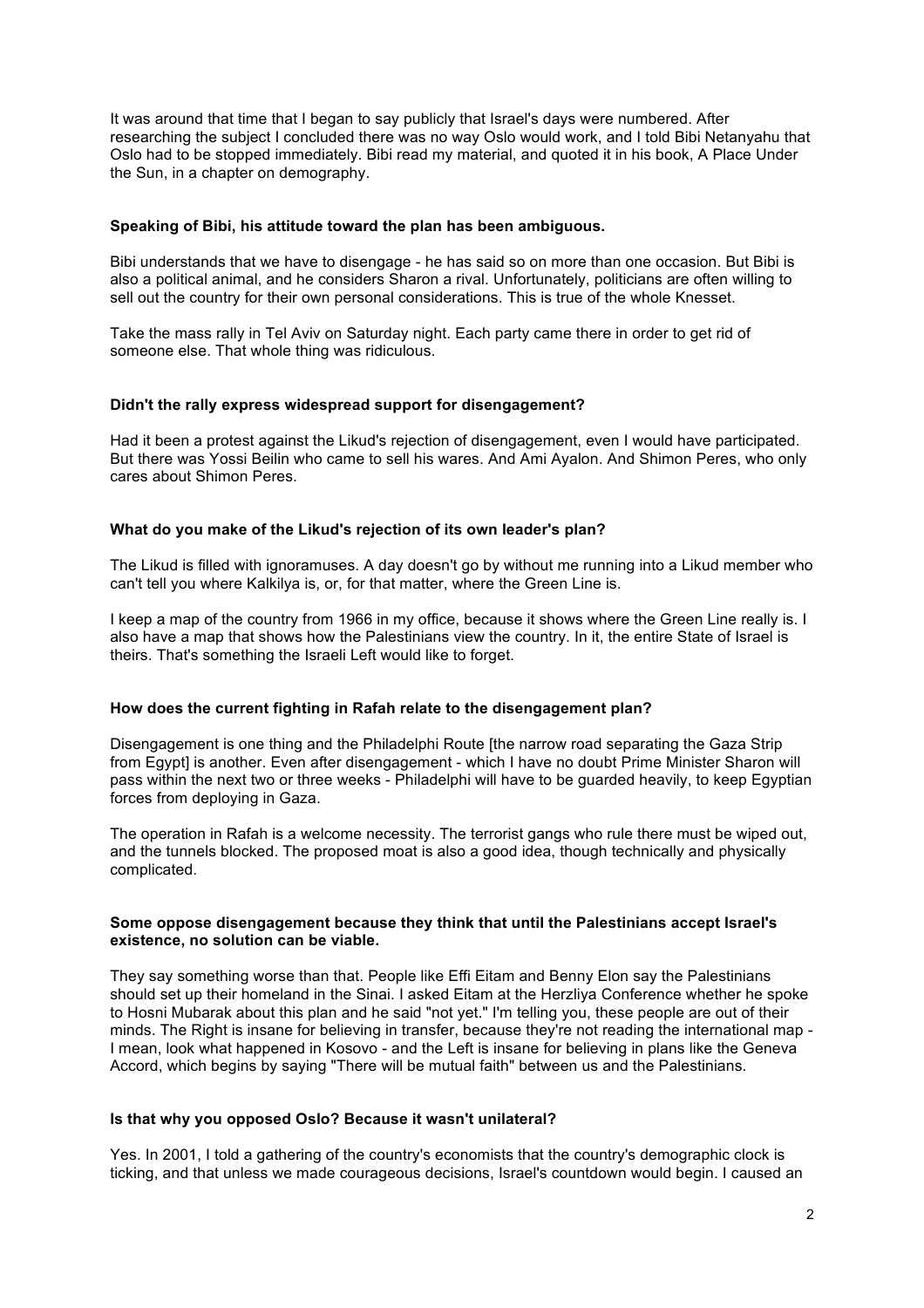## earthquake.

Faisal Husseini said in response: "Israel will end up begging us to leave them one tiny strip of land."

I've been screaming this from the rooftops to anyone who will listen. Had you hung around the corridor outside my office during the last two months, you would have thought it was the Knesset, since so many politicians have been through here to listen to my demographic predictions.

Dan Meridor said I convinced him.

Six months ago, Ehud Olmert said "Professor Soffer convinced me; we can't escape this any more." Sharon, as you see, also understands it.

#### **What about your former Haifa University colleague Yuval Steinitz? He hasn't been won over.**

Before he became a Knesset Member, we used to travel together to Tel Aviv every week for meetings on the subject. He understands it very well - who is he trying to kid that he doesn't understand it? He is familiar with every number and statistic that appears in my research.

In 1987, at a meeting organized by [former ambassador to the US] Zalman Shoval between myself. Shoval, [nuclear physicist and right-wing leader] Yuval Ne'eman and Ghandi [the late Rehavam Ze'evi], I began by presenting the demographic statistics. Ne'eman got up and said: "Don't believe a word of what Arnon Soffer is telling you: The Central Bureau of Statistics also belongs to the Left."

At that moment, Ghandi got up and said: "I've known Arnon for many years. I accept every word of what he is saying. This country is not something we can forfeit, but people can be transferred." That's when he decided to found the Moledet Party.

Shulamit Aloni phoned, and my wife said to her: "You see, Arnon talks too much."

Two months later, prime minister Yitzhak Shamir was introduced to me and said: "Oh, that's you who's bothering everybody with your statistics." So, I told him [that] he and Shulamit Aloni had something in common: my statistics bothered both of them.

## **So you ignored your critics and continued to "bother" them with your statistics.**

As an academic, it's my job to publish my research. Look, these demographics are facts. The world is going insane. Islam is going wild. There is going to be a clash of civilizations. In the Middle East, there is going to be the highest Arab birth rate in the world. There cannot be peace.

Let's view it from a Palestinian perspective. Let's pretend you and I are Arafat and Yasser Abed Rabbo looking at the map. Look at what the Jews are going to leave us for a state. They're going to leave us the Gaza Strip - which is no more than a crowded "prison." Then there's another "prison" called Hebron, and another, larger one called Samaria. Here there are 1.6 million, here 1 million, and here 1.5 million (soon to be 3 million). Each of these "prisons" is cut off from the rest. The Jews won't permit us to have an army, while their own powerful army will surround us. They won't permit us to have an air force, while their own air force will fly over us. They won't allow us the Right of Return. Why should we make a deal with them? Why should we accept a state from them? Let's wait patiently for another 10 years, when the Jews will comprise a mere 40 percent of the country, while we will be 60 percent. The world won't allow a minority to rule over a majority, so Palestine will be ours. The fact that in the meantime Palestinian kids are being killed doesn't matter; what matters is that Palestine will be ours.

Isn't it logical for the Palestinians to see it this way?

So, while Abed Rabbo is off talking to Yossi Beilin, and Sari Nusseibeh is off talking to Ami Ayalon, time is passing and Palestinian women are getting pregnant. This, coupled with the flood of Arabs from other countries - 300,000 since 1948 - means they're going to finish us off.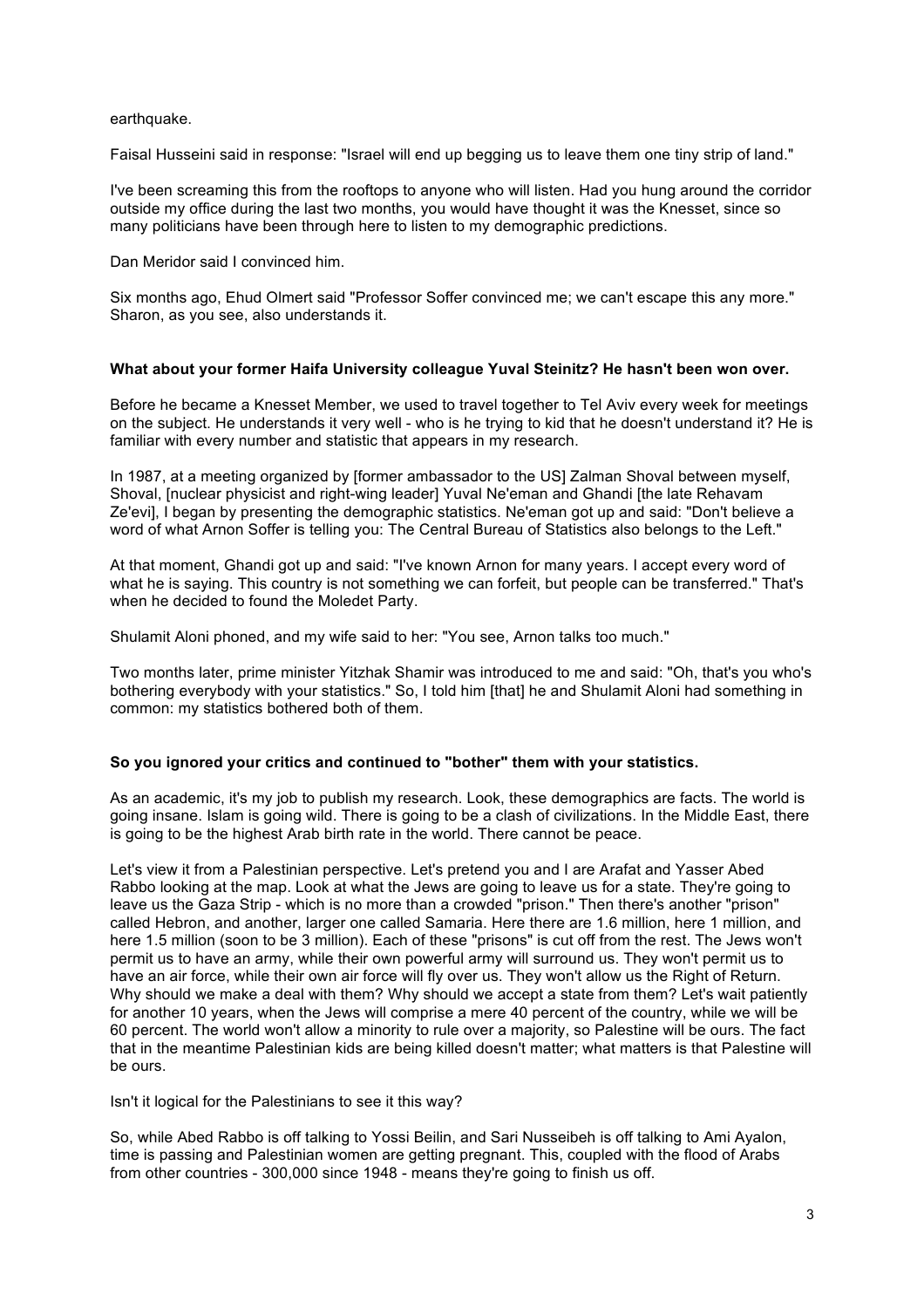This is why I keep saying that in order to save the State of Israel, we have to separate unilaterally, and as quickly as possible.

### **Sharon clearly agrees with you. Why, then, did he bring his plan to the Likud for a vote?**

He and his two sons are about to be indicted. There is no other logical explanation. Then again, he's clearly going to pass the plan - in two to three weeks.

#### **How will the region look the day after unilateral separation?**

The Palestinians will bombard us with artillery fire - and we will have to retaliate. But at least the war will be at the fence - not in kindergartens in Tel Aviv and Haifa.

#### **Will Israel be prepared to fight this war?**

First of all, the fence is not built like the Berlin Wall. It's a fence that we will be guarding on either side. Instead of entering Gaza, the way we did last week, we will tell the Palestinians that if a single missile is fired over the fence, we will fire 10 in response. And women and children will be killed, and houses will be destroyed. After the fifth such incident, Palestinian mothers won't allow their husbands to shoot Kassams, because they will know what's waiting for them.

Second of all, when 2.5 million people live in a closed-off Gaza, it's going to be a human catastrophe. Those people will become even bigger animals than they are today, with the aid of an insane fundamentalist Islam. The pressure at the border will be awful. It's going to be a terrible war. So, if we want to remain alive, we will have to kill and kill and kill. All day, every day.

### **While CNN has its cameras at the wall?**

If we don't kill, we will cease to exist. The only thing that concerns me is how to ensure that the boys and men who are going to have to do the killing will be able to return home to their families and be normal human beings.

## **What will the end result of all this killing be?**

The Palestinians will be forced to realize that demography is no longer significant, because we're here and they're there. And then they will begin to ask for "conflict management" talks - not that dirty word "peace." Peace is a word for believers, and I have no tolerance for believers - neither those who wear yarmulkes nor those who pray to the God of peace. There are those who make pilgrimages to the Baba Sali and the tombs in Hebron, and those who make pilgrimages to Kikar Rabin in Tel Aviv. Both are dangerous.

Unilateral separation doesn't guarantee "peace" - it guarantees a Zionist-Jewish state with an overwhelming majority of Jews; it guarantees the kind of safety that will return tourists to the country; and it guarantees one other important thing. Between 1948 and 1967, the fence was a fence, and 400,000 people left the West Bank voluntarily. This is what will happen after separation. If a Palestinian cannot come into Tel Aviv for work, he will look in Iraq, or Kuwait, or London. I believe that there will be movement out of the area.

# **Voluntary transfer?**

Yes. And Gaza is going to be such a disaster that it will be beyond our capacity to help. There will have to be large-scale international aid. The US will have to pressure Egypt to cede land. And though I never thought I'd hear myself say this - Israel will have to relinquish the Jordan Valley.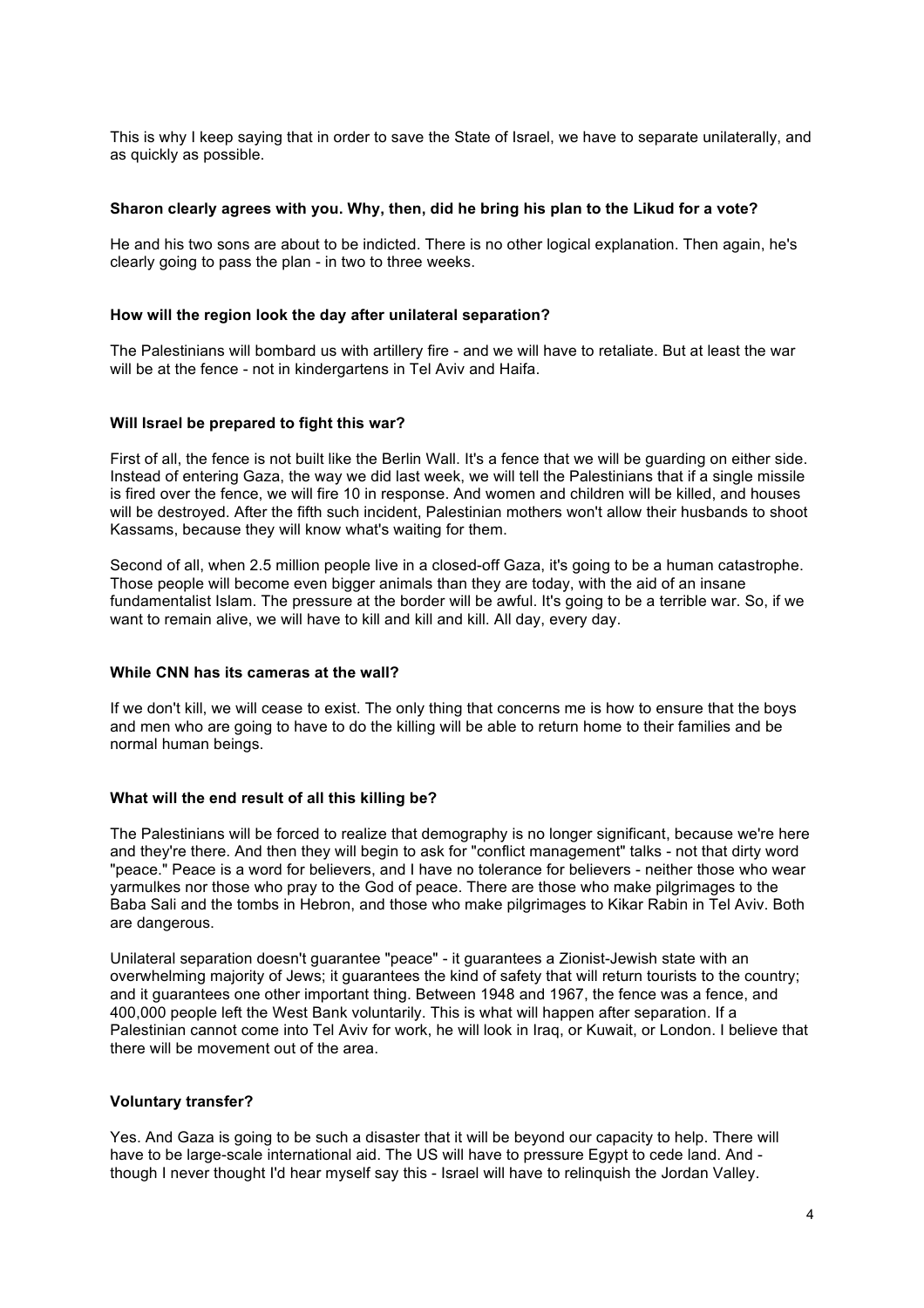## **What about the Israeli Arabs? If they, too, cause a demographic problem, how will unilateral separation help?**

The population increase of Israeli Arabs is going to present a major problem. But, if we no longer include the Palestinians, and we begin embracing immigrants, foreign workers, Druse, and Christians who are now on our side, because they see what crazy radical Islam is - then there won't be an Israeli Arab problem.

While we're on the subject, you tell me what you need east Jerusalem for. Why do you need 300,000 Arabs as Israeli citizens? What's holy there? Anything that is holy we should annex. But all the area of Shuafat, Zur Baher... I just subtracted 200,000 - and suddenly there's no Arab problem. And, if that's not enough for you, one day we'll tell Umm el-Fahm that we'll take Ariel, and they'll take Umm el-Fahm and everybody will live in his own culture.

In other words, we have to act wisely, and this sometimes means using both a carrot and a stick. The greatest tragedy today is with the Beduin. And who's to blame for that? You and I are. Why do we have to give child allowances to a man who has tons of kids?

## **You were also a big alarmist on water. Wouldn't ceding the territories deprive us of crucial aquifers?**

In any case, there's not enough fresh water for the two populations, so it makes no difference. We understand now that we have no choice but to increase desalination.

Look, you probably drink coffee. How much does your cup of coffee cost you at your local cafe'? NIS 10. That's \$2. Do you know how much water you can purify for \$2? The Palestinians cannot afford this, but we can.

## **Why isn't Israel implementing large-scale water purification then?**

Why? Because the country has gone nuts. Why aren't we purifying water? Because we have to. Why don't we deal with our garbage? Because we have to. Why aren't we taking care of education? Because we have to. But that's another type of problem altogether. You're asking me about geopolitics. Why we're turning into a Third World country is another question entirely.

## **Aren't you getting carried away? Israel is only 56, and has a pretty amazing track record.**

We belong to the smartest and most talented nation in the world, with the most Nobel prize-winners. As such, we are capable of doing everything, and whatever we don't accomplish has to do with the system, not with the brainpower. If you knew how many Knesset members I've had in my office... I'm telling you, they're illiterate morons.

## **Some say that the aftermath of a post-separation war will be occupation all over again.**

We won't occupy them again. We will enter on punishment missions. As I've said, the minute a missile flies, we will destroy the area.

## **You see no problem in relocating settlers?**

I do see problems. That's why I'm not in favor of returning to the Green Line. Because we are not only faced with a Palestinian problem. We are also faced with a civil war. So I tread carefully and believe in making compromises.